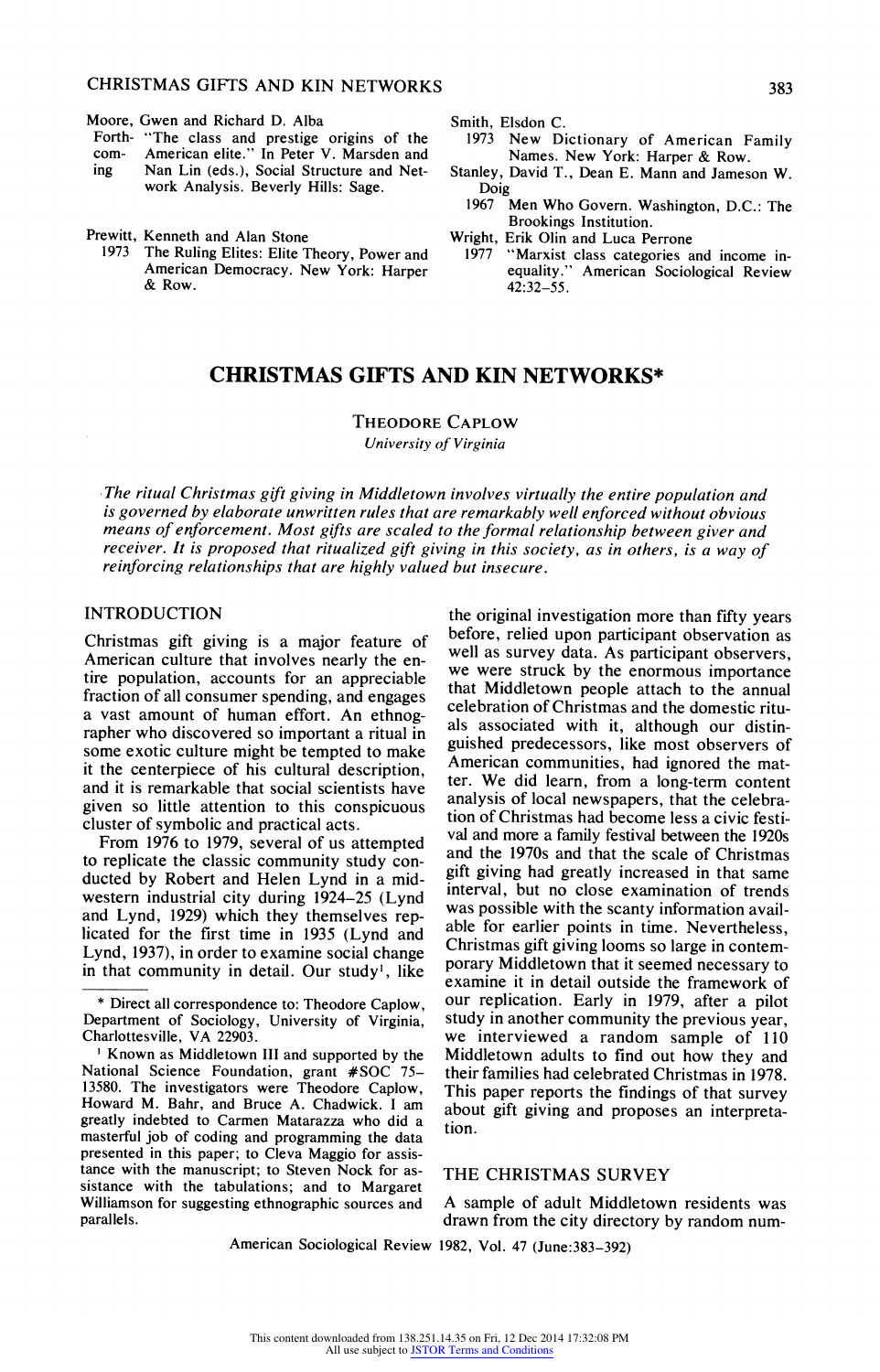**bers, alternating male and female respondents. Three experienced female interviewers began interviewing in February 1979 and continued for about four months. The sample of 110 respondents is smaller than we would like but as large as could be managed with limited resources and an exceptionally demanding interview. Besides a full set of background questions, the interview schedule had a separate form for each Christmas gathering attended by the respondent in 1978, which called for a list of the persons attending, the menus of meals served, the circumstances under which pictures were taken, a description of all the gifts given and received by the respondent, the relationship of givers and receivers to the respondent, and if recall permitted, a description of gifts exchanged between other persons. The interview schedule also contained a graphic form that allowed the interviewer to describe the respondent's kinship network, indicating the exact relationship of each close relative, the ages of those in the same generation, their residential distance, and their interaction with the respondent in connection with Christmas 1978.** 

**These rather intricate procedures enabled us to code and tabulate data for four separate samples: (a) the original sample of 110 respondents; (b) a derivative sample of 366 Christmas gatherings attended by respondents; (c) a derivative sample of 3,417 kin relationships involving respondents; (d) a derivative sample of 4,347 gifts given and received by respondents.** 

# **The sample of respondents**

**This sample, although small, is reasonably representative; 65 percent were in the labor force, the same proportion as in the community's total population; the remainder were full-time housewives, students, or retired workers. Fifty-five percent were white-collar workers compared to 49 percent of the local labor force. The distribution of religion, ethnicity, and marital status for the sample did not differ significantly from that of the adult population. The sample, like the community, was predominantly Protestant, white, native-born. Six percent were black. Twelve percent were Catholic. Seventy-eight percent were currently married (63 percent in their first marriages); six percent divorced; eight percent widowed; and eight percent single. Their median family income in 1978 was \$14,400; the median education was 11.8 years.** 

**The median amount our respondents spent on Christmas gifts in 1978 was just under \$300, about 3.1 percent of their individual annual incomes. The average pooled expenditure of married couples was about four percent of** 

**family income. The average cost of the gifts our respondents gave was somewhat higher than the cost of the gifts they received, because of unreciprocated gifts to children.** 

# **The sample of gatherings**

**The gatherings were substantial, not casual. Seventy-three percent of them included a Christmas dinner; 86 percent had a Christmas tree; gifts were opened at 81 percent and pictures taken at 65 percent. At six out of seven of the gatherings that included a Christmas dinner, all of the persons who ate dinner gave and/or received gifts. The mean number of gatherings attended by the men in our sample was 3.2; by the women, 3.4. The number of gatherings attended was not significantly related to age.** 

**Of the 366 gatherings, 119 were in the respondents' own homes; 126 in the homes of kin; 29 in the homes of nonkin; and 78 in nonresidential places. Many of the nonkin were the "boyfriends" or the "girlfriends" of unmarried respondents and thus in a quasi-familial relationship. Most of the nonresidential gatherings in the sample were office or shop parties held in the week preceding Christmas. Otherwise, there was remarkably little interaction with unrelated friends and neighbors at Christmas.** 

# **The sample of relationships**

**For the analysis of kin networks in Middletown, we classify kin as primary, secondary, tertiary, or remote.** 

**Primary kin are those whose relationship to Ego can be specified by a single term, i.e., mother, father, son, daughter, brother, sister, wife, husband. The single term describes the relationship precisely, and implies comembership, present or past, in a nuclear family. Secondary relationships require two of the primary kinship terms for adequate description, e.g., mother's father or brother's wife. Tertiary relationships are described by three of the terms, e.g., mother's brother's daughter.2 The only unconventional feature of this classification is that it gives equal weight to consanguineal and affinal relationships. The reasons will become clear later on.** 

**<sup>2</sup>It is, of course, the American practice to use single terms for nearly all kin, but those referring to nonprimary kin do not specify the actual relationships. An aunt, for example, may be a father's sister, a mother's sister, a mother's brother's wife, or a father's brother's wife, and the relationships covered by a blanket term like cousin are almost innumerable.**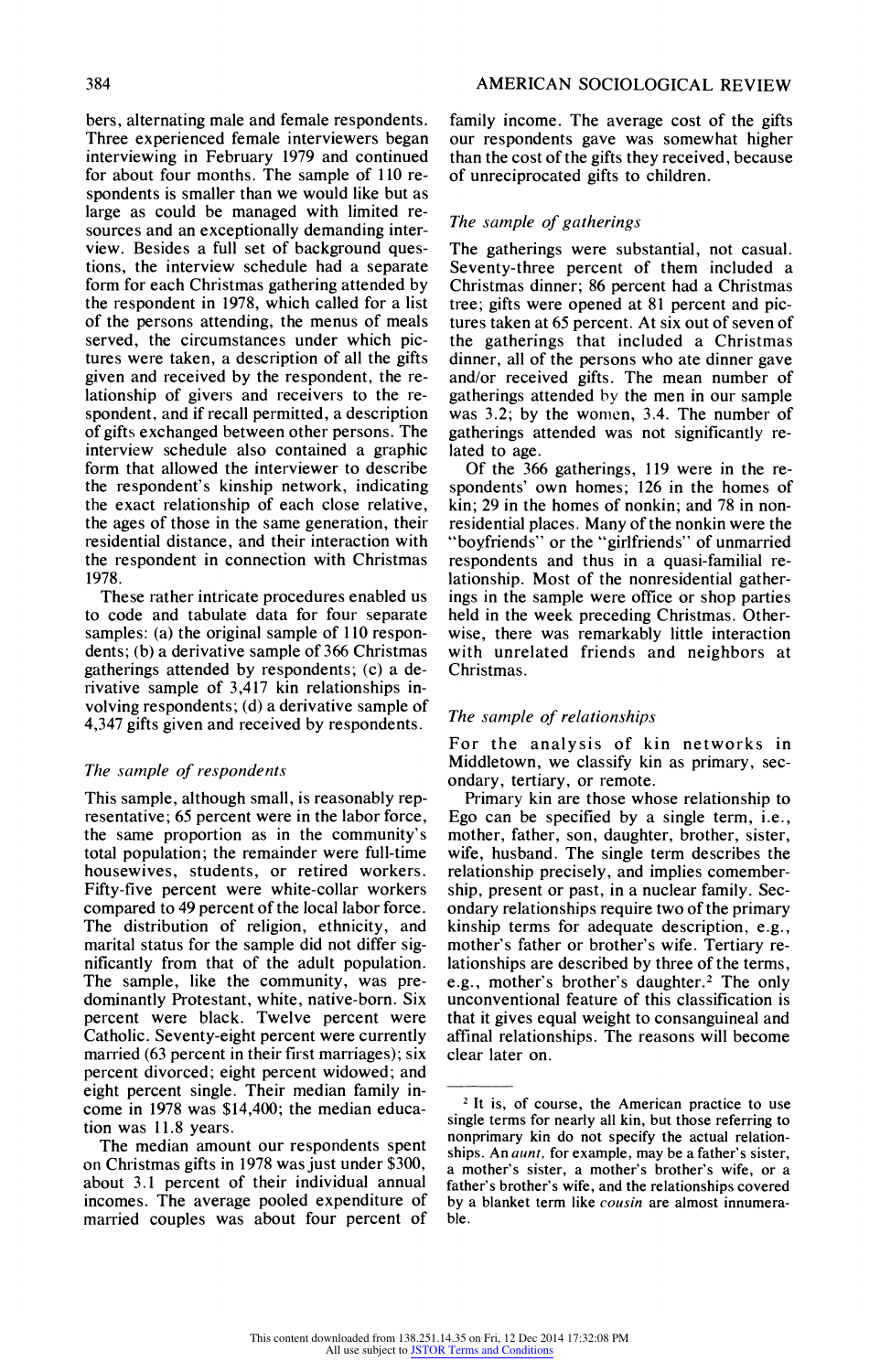**A section of the interview schedule called for the listing of all of the respondent's primary kin and secondary kin, and those tertiary kin related through the respondent's spouse (e.g., wife's sister's son). Other tertiary kin, like first cousins, were not tabulated since the pilot study suggested-and the main survey confirmed-that they did not often appear on respondents' gift lists.** 

**The population of 3,417 relationships included 761 primary relationships (6.9 per respondent); 1,811 secondary relationships (16.5 per respondent); and 845 tertiary relationships with spouse's secondary kin (9.8 per married respondent). Combining all the relatives counted, 47 percent of them lived within 50 miles of the respondents in 1979. Forty-six percent of the relationships were marked by face-to-face contact at Christmas 1978, or, to put it another way, the persons in our sample saw an average of 14.3 of their relatives during the Christmas season. With an additional 20**  percent-6.2 relatives per respondent-they **had indirect contact by telephone or mail. In 38 percent of the recorded relationships—11.8 per** respondent—there was at least one gift given **or received for Christmas 1978. These kin networks, and the gift giving within them, are extensive.** 

#### **The sample of gifts**

**The interviewers enumerated every Christmas gift that respondents could remember giving or receiving at the previous Christmas, identified the givers or receivers in each case, and tried to obtain a sufficient description of the gift to permit an estimate of its value. The estimate of value was facilitated by the use of an implicitly logarithmic scale that sorted gifts into four ranges of value. Unlike the two other derivative samples, the sample of gifts is not complete. Although many respondents seemed to have total recall of the gifts they had given and received at the previous Christmas, there must have been some omissions.** 

#### **GIFTS GIVEN AND RECEIVED**

**The 110 respondents in the sample gave 2,969 gifts and received 1,378 gifts, a mean of 27**  **given and 13 received. The respondents, all of whom were over 18, gave 801 more gifts to persons under 18 than they received in return, and 1,101 more gifts to their own children and grandchildren of all ages than they received in return.** 

**Of all the gifts reported, 57 percent were part of multiple gifts, i.e., two or more gifts from**  the same giver(s) to the same receiver(s). Table **1 shows the proportion of the gifts given and received by respondents that were part of multiple gifts by the distance of the relationship. Multiple gifts decline sharply with increasing relational distance. They are further affected by age. Seventy-two percent of all the respondents' gifts to persons under 18 were multiple, compared to 54 percent of all their gifts to persons over 18.** 

**Examining this table, we become suddenly aware that this is a far more complex system of gift exchange than we had supposed. It becomes even more complex when we consider that nearly half of all the recorded gifts (45 percent) were given by more than one person and more than a fifth (21 percent) to more than one person. The single gift from one person to another which we originally visualized as the modal transaction in this system, turns out to be fairly exceptional.** 

## **TYPES OF GIFTS**

**Clothing was by far the most common type of gift (35 percent of all gifts); followed by toys (10 percent); money and food/beverages (9 percent each); decorations/ornaments (7 percent); cosmetics/toiletries, household equipment, and jewelry (6 percent each); appliances and sports/hobby equipment (3 percent each); and plants/flowers (2 percent).** 

**The preference for clothing over all other categories is probably accounted for by the automatic individualization of items of clothing. In effect, they describe the receiver by age, sex, appearance, and style.** 

**Articles of clothing were evenly divided (49-51 percent) between male and female receivers and so were gifts of money; every other type of gift was unevenly distributed by age and gender of the receiver. For example, 91 percent of the decorations and ornaments and** 

**Table 1. Single and Multiple Gifts Given by Respondents by Relationship of Receiver** 

| Type of Gift       |               | Given to      |               |               |
|--------------------|---------------|---------------|---------------|---------------|
|                    | Primary Kin   | Secondary Kin | Tertiary Kin  | <b>Nonkin</b> |
| Single<br>Multiple | 19.5%         | 37.8%         | 68.0%         | 89.6%         |
| Totals             | 80.5<br>100.0 | 62.2<br>100.0 | 32.0<br>100.0 | 10.2<br>99.8  |
| $N =$              | 1443          | 676           | 178           | 548           |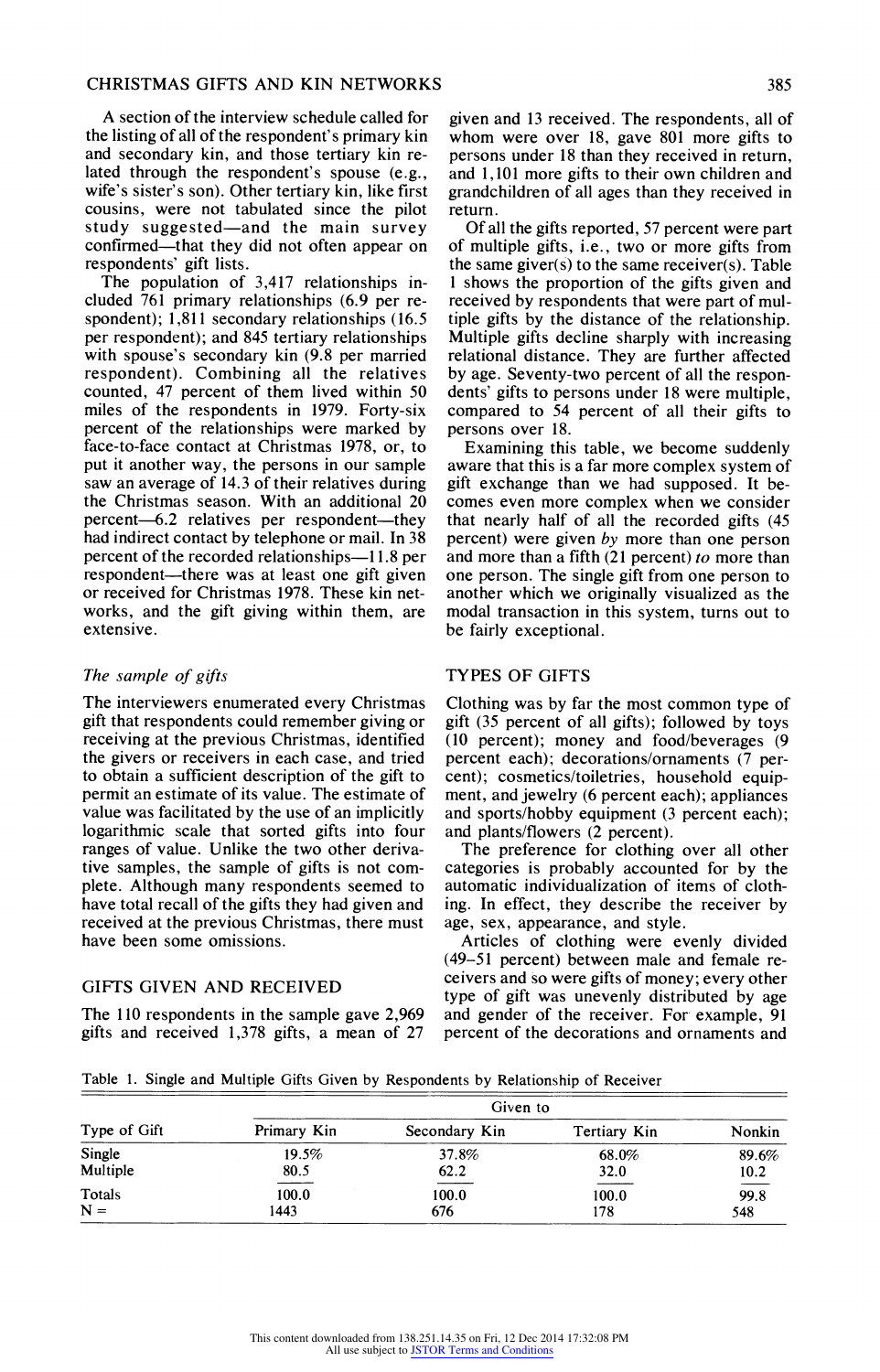**87 percent of the jewelry were given to females, but 88 percent of the tools and 76 percent of the sports equipment were given to males. Children received most of the toys and musical instruments; adults received almost all of the plants and flowers and household items.** 

**Women are much more likely than men to give ornaments, craft objects, food, plants and flowers. Men give most of the appliances and sports equipment.** 

**Nearly all money gifts between kin were intergenerational and "downward." Of 144 gifts of money given by respondents to persons in other generations, 94 percent were to persons in descending generations. Of 73 gifts received by respondents from persons in other generations, 93 percent came from ascending generations. Nearly half of all the gifts respondents received from their grandparents were money.** 

**Money gifts were also common from employers to employees; there was no instance in the sample of a money gift from an employee to an employer. Small money gifts are conventionally given in Middletown at Christmas to newsboys, postmen, delivery men, and other persons of relatively low status who perform routine services for the givers throughout the year. But the "grateful" gifts given at Christmas to family physicians, to school teachers, and to other persons of relatively high status never consist of money.** 

**A gift of money in this culture seems to be an improper gift to one's parents or grandparents, even from adult children who are much more affluent than their elders and contribute to their support. We recorded a few instances of a gift certificate given to parents or grandparents as a kind of euphemism for a money gift, but there was no report of a gift certificate given to a child or grandchild.** 

**Other gifts of intangibles, with the exception of magazine subscriptions, are rare. Most Christmas gifts are physical objects, capable of being wrapped and set under the tree. Fewer than two percent of the gifts recorded were handmade and most of those were presented by young children to their parents or grandparents. Even fewer gifts, 0.3 percent of the total, were comic items; Middletown takes its Christmas gift giving very seriously.** 

# **THE VALUE OF GIFTS**

**We tried to estimate the monetary value of every gift given or received by our respondents by putting it into one of the following categories: "token gifts" - less than \$5; "modest gifts" - between \$5 and \$25; "substantial gifts" - between \$25 and \$500; and "costly gifts" - over \$500. Of all the gifts reported, 30.2 percent were token, 44.5 percent modest, 15.4 percent substantial, and 0.5 percent costly. For 9.5 percent of the gifts reported, the description was insufficient to permit an estimate. Since costly gifts were so small a proportion of the total, they have been merged with substantial gifts in the tables.** 

**Table 2 shows the value of all gifts respondents gave by the kin classification of the receivers; the proportion of token gifts increases regularly, and 'the proportion of substantial gifts decreases, with the distance of the relationship, except for a slightly excessive incidence of substantial gifts to nonkin (accounted for by a number of "boyfriends" and "girlfriends" who were treated as quasispouses).** 

**Table 3 shows the value of gifts by the sex of the giver. Males gave twice as many substantial gifts and many fewer token gifts than females. Gifts given by males and females jointly, most of them married couples, fell into an intermediate range. There is no significant difference in the value of gifts received by males and females respectively, but gifts to male and female receivers jointly are much more likely to be substantial than those to individuals or groups of either sex. As might be expected from their limited resources, children gave very few substantial gifts (and no costly ones at all). Respondents gave 946 gifts to persons under 18 and received 145 in return; they gave 89 gifts of substantial value and received six in return. In about one-third of these relationships, no gift at all was returned to the adult by the child or in the child's name. Taken one-by-one, the gifts given to children were somewhat less valuable than the gifts given to adults, but since the children received about seven gifts for every gift they gave, the aggregate value of what they got was much higher** 

**Table 2. Value of Gifts Given by Respondents by Relationship between Giver and Receiver** 

| Value       |             | % of Gifts Given to |              |        |  |
|-------------|-------------|---------------------|--------------|--------|--|
|             | Primary Kin | Secondary Kin       | Tertiary Kin | Nonkin |  |
| Token       | 18.9%       | 28.4%               | 49.4%        | 69.0%  |  |
| Modest      | 55.5        | 58.7                | 47.5         | 24.8   |  |
| Substantial | 25.6        | 12.9                | 3.1          | 6.3    |  |
| Totals      | 100.0       | 100.0               | 100.0        | 100.1  |  |
| $N =$       | 1129        | 677                 | 166          | 539    |  |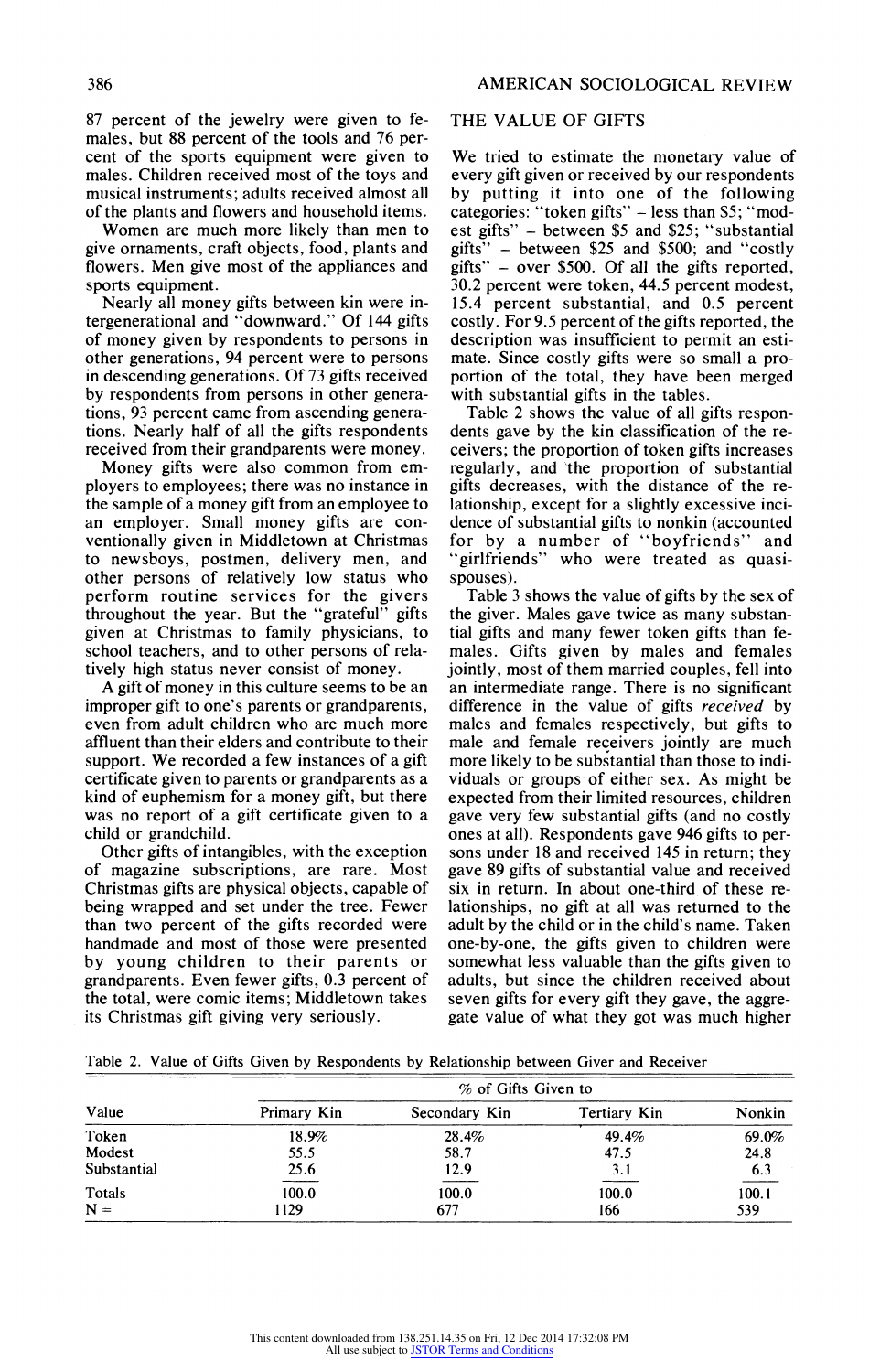**Table 3. Value of Gifts by Sex of Giver** 

|                    |       | % of Gifts Given by |                                  |  |  |
|--------------------|-------|---------------------|----------------------------------|--|--|
| Estimated<br>Value | Males | Females             | Males $\&$<br>Females<br>Jointly |  |  |
| Token              | 27.4% | 43.5%               | 24.0%                            |  |  |
| Modest             | 48.4  | 44.5                | 55.5                             |  |  |
| Substantial        | 24.3  | 12.0                | 20.5                             |  |  |
| Totals             | 100.1 | 100.0               | 100.0                            |  |  |
| $N =$              | 666   | 1582                | 1861                             |  |  |

**than the aggregate value of what they gave. The flow of gifts between adults and children is heavily unbalanced, and the balance does not seem to be redressed in later life, since the gifts given by adults to their parents and grandparents are not more valuable than the gifts they get in return.** 

## **THE PATTERN OF GIFT GIVING**

**Table 4 shows the distribution of all gifts reported by this sample by the sex of the givers and the receivers. It tells much about the overall pattern of Christmas gift giving in Middletown. Females are disproportionately active as givers. Alone or jointly, they gave 84 percent of all the gifts recorded and received only 61 percent. Male givers without female collaborators accounted for only 16 percent of the total and most of their gifts were given to females. Gifts from males to males were rare (four percent of the total) compared to gifts from females to females (17 percent). Females divided their gifts almost evenly between male and female receivers while male givers concentrated their gifts on female receivers. The other striking thing about the table is the very large number of gifts from joint male and female givers (47 percent). Most of these givers are married couples, with or without the nominal participation of their children, but other combinations like brother and sister, and unmarried lovers, are represented. Joint gift giving does not imply joint receiving. Fewer than** 

**Table 4. Distribution of All Gifts Reported by Sex of Givers and Receivers** 

|                     | % of All Gifts |        |                  |        |  |
|---------------------|----------------|--------|------------------|--------|--|
|                     | Receivers      |        |                  |        |  |
| Givers              | Male           | Female | Male &<br>Female | Totals |  |
| Male                | 4.2%           | 11.1%  | 0.9%             | 16.2%  |  |
| Female<br>Male $\&$ | 17.0           | 17.4   | 2.2              | 36.6   |  |
| Female              | 18.0           | 23.1   | 6.1              | 47.2   |  |
| Totals              | 39.2           | 51.6   | 9.2              | 100.0  |  |

**10 percent of the reported gifts were received jointly by male and female, and most of these were given jointly also, from one couple or family to another.** 

**The modal gift is from a married couple to a closely related individual. The least frequent case is a gift from a male individual to a married couple. Children do not ordinarily give gifts to their parents as a couple; separate gifts to mother and father are expected as a matter of course. But a gift to parents jointly may be given jointly by two or more children.** 

**Table 5 shows the percentage distribution of gifts given and received by respondents by the kin classification of the other party. The two columns are very similar except that "combinations" (like a "primary" sister and her "secondary" husband) account for a larger proportion of gifts received than of gifts given, as we might anticipate from the discussion above. Primary kin, alone or in combination, account for about half of the total number of gifts. Most of the remainder is divided between secondary kin and nonkin. Tertiary kin are relatively unimportant either as givers or receivers, and remoter kin play a negligible part in Christmas gift giving.** 

**Within the kin network gift giving is clearly directional. Nearly three times as many gifts go one generation down as go one generation up, and more than three times as many gifts go two generations down as two generations up.** 

Table 6 shows the proportion of relation**ships with relatives living within 50 miles and beyond 50 miles that were marked by gifts. As appears from the table, distance has no perceptible effect on gift giving to and from respondents' children, childrens' spouses, siblings or siblings' spouses. With these close relatives, Christmas gifts repair and reinforce the kinship ties weakened by distance and by the lack of opportunity for contact. Distance does have some depressing effect on gift giving in other relationships listed but it is not a very** 

**Table 5. Gifts Given and Received by Respondents, by Kin Classification** 

|                      | % of Gifts  |                                           |  |
|----------------------|-------------|-------------------------------------------|--|
| Relationship         | Given<br>bv | Received<br>by<br>Respondents Respondents |  |
| Primary Kin          | 41.7%       | 45.4%                                     |  |
| Secondary Kin        | 21.4        | 17.3                                      |  |
| Tertiary Kin         | 5.2         | 2.0                                       |  |
| Combination of These | 2.5         | 13.1                                      |  |
| Remoter Kin          | 0.8         | 0.7                                       |  |
| Nonkin               | 26.2        | 21.5                                      |  |
| Pets                 | 2.2         | 0.0                                       |  |
| Totals               | 100.0       | 100.0                                     |  |
| $N =$                | 2969        | 1378                                      |  |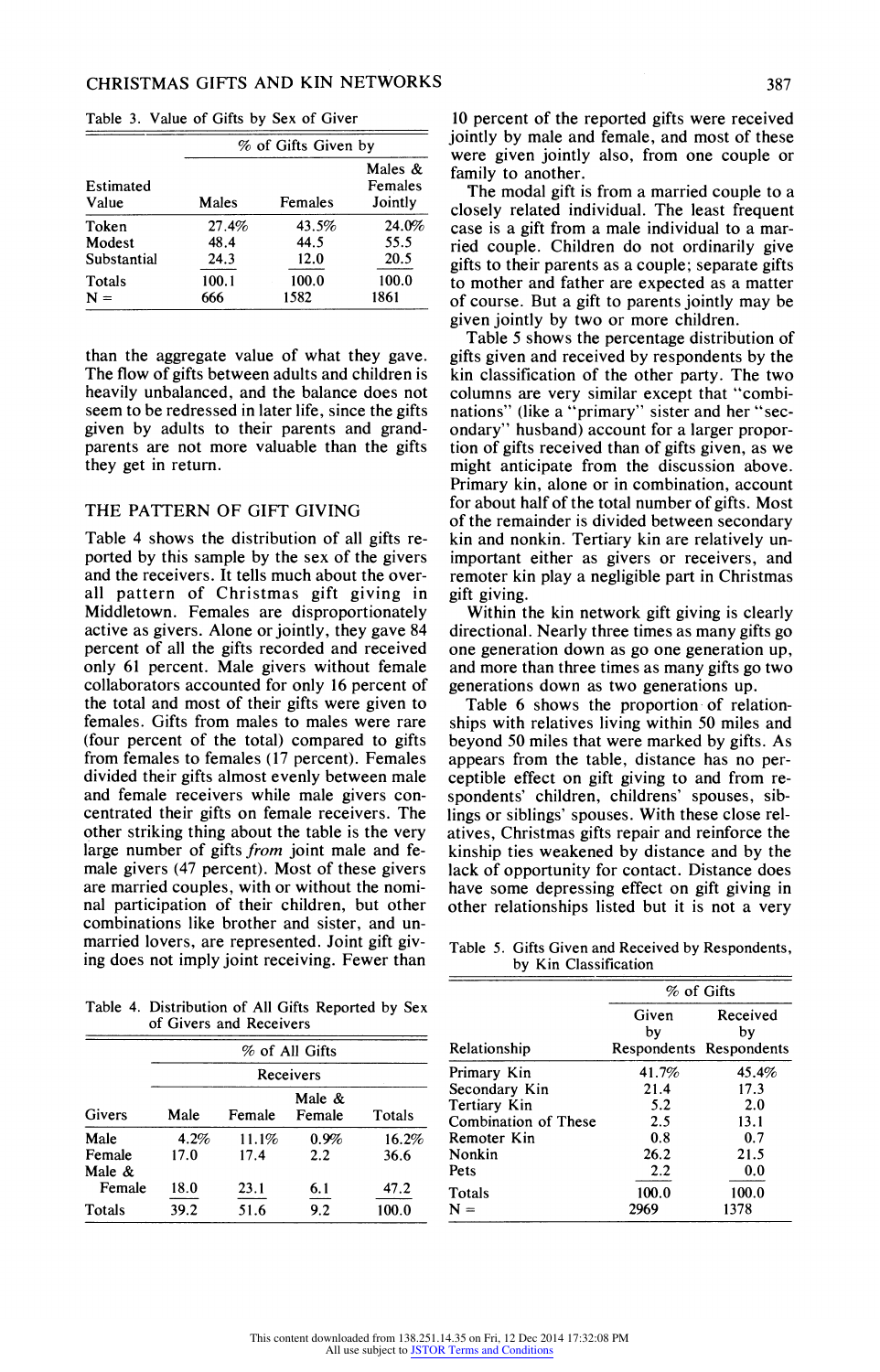|                               | % of Relationships<br>Marked by Gifts |                    |  |  |
|-------------------------------|---------------------------------------|--------------------|--|--|
| Relationship<br>to Respondent | Within<br>50 Miles                    | Bevond<br>50 Miles |  |  |
| Fathers                       | 100%<br>(29)                          | 85%<br>(26)        |  |  |
| Mothers                       | 98<br>(41)                            | 90<br>(29)         |  |  |
| Children                      | 96<br>(191)                           | 95<br>(61)         |  |  |
| Children's Spouses            | 92<br>(52)                            | 94<br>(38)         |  |  |
| Grandparents                  | 96<br>(25)                            | 50<br>(26)         |  |  |
| Grandchildren                 | 90<br>(95)                            | 77<br>(63)         |  |  |
| <b>Siblings</b>               | (122)<br>32                           | (152)<br>35        |  |  |
| Siblings' Spouses             | (84)<br>24                            | 24<br>(113)        |  |  |
| Siblings' Children            | 19<br>(254)                           | (384)<br>15        |  |  |
| Parents' Siblings             | (86)<br>15                            | (200)<br>10        |  |  |

**Table 6. Gift Giving by Relationship and Residential Distance\*** 

**\* N of relationships in parentheses.** 

**strong effect, except in the case of grandparents, where "out of sight, out of mind" seems to be the working rule. Overall, gift giving at Christmas appears to be a mechanism, perhaps the mechanism, whereby families resist the tendency of distance to dissolve close relationships.** 

#### **THE DIVISION OF CHRISTMAS LABOR**

**The performance of the full-scale Christmas ritual is an enormous task performed, for the most part, by women. Women, as we have found, do most of the shopping, most of the decorating, and most of the gift wrapping. They give more gifts in their own names than men do, and they purchase and wrap most of the gifts that are given jointly by couples or other male/female combinations. Christmas gift giving in nearly every household centers around a woman who is the chief performer of the ritual.** 

**Inasmuch as some previous studies of American kinship have found a general inclination for families to associate more closely with maternal than paternal relatives (Troll and Bengston, 1979) and women might be expected to favor their own relatives in the celebration of family solidarity, we anticipated that**  women's relationships with their relatives **might be more carefully cultivated at Christmas than men's and that married couples might pay more attention to wives' relatives than to husbands'.** 

**We found nothing of the kind. Table 7 shows the proportion of relatives seen face-to-face at Christmas 1978 by men and by women in the sample, by the residential distance of the relatives. If women were more active in cultivating relationships on their own side of the family, they could be expected to see a larger proportion of their relatives than their husbands, and** 

**Table 7. Face-to-Face Contact with Close Relatives\* at Christmas 1978, by Sex of Respondent and Residential Distance** 

|                                    | % of Close Relatives<br>Seen By |                            |  |
|------------------------------------|---------------------------------|----------------------------|--|
| <b>Residential Distance</b>        | Men                             | Women                      |  |
| Within 50 Miles<br>Beyond 50 Miles | 63\% (495)<br>(222)<br>25.      | 65\% (530)<br>(239)<br>26. |  |

**\* Primary kin, secondary kin, spouse's secondary kin. N of relationships in parentheses.** 

**especially of those living at a distance. But, according to the table, male and female respondents saw about the same proportion of their relatives near and far. And with respect to gift giving, men's relationships with their kin were as well marked by Christmas gifts as women's relationships with theirs, in this sample.** 

**Bilateral symmetry is the style of**  Middletown's contemporary kinship system. **While some families favor the maternal side and others the paternal, there is no consistent bias. The married women who organize and manage the domestic rituals of Christmas cultivate their husbands' relatives as carefully as their own. Since, as we have seen, husbands and wives are treated equivalently for Christmas purposes by the kin of each, it seems equitable to the people involved when wives arrange gatherings and select presents for their husbands' kin as if for their own.** 

**The role of men is to bear the larger share of the cost, to admire and applaud the women's performances and to lend unskilled assistance when it is needed. This pattern seems to persist without much change in those families in the sample where both husband and wife have full-time, permanent jobs, although closer observation of these cases would probably detect some tendency toward equalization of roles.** 

**The roles of young children and adults are sharply differentiated in the Christmas ritual. Children receive a large share of the gifts given, and the celebration is understood to be largely for their benefit, but they have few responsibilities in connection with it except to provide a token gift for each primary relative, a task with which they usually have adult assistance.** 

**The role of children in the gift-giving ceremony is essentially passive, and their passivity is dramatized in a number of cQnventional ways; for example, when they hang up empty stockings and when they are tucked into bed with special care on Christmas Eve. (Caplow and Williamson, 1980)** 

**Although it is part of the fable of Santa Claus that he only brings presents to good children,**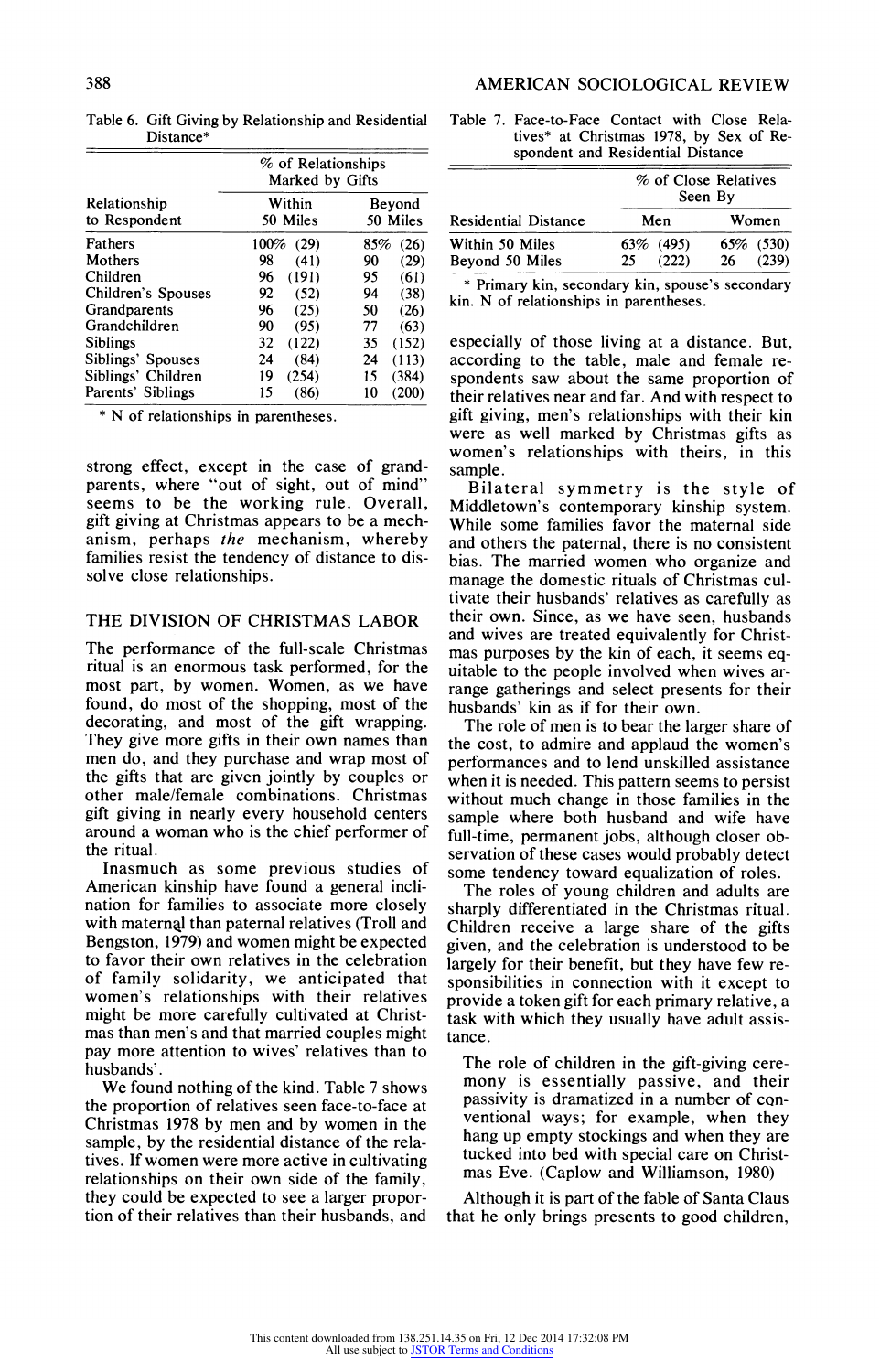**and it is commonplace for children's Christmas gifts to be made contingent on good behavior, we were not able to find any instance involving these respondents in which a Christmas gift was withheld from a child for disciplinary reasons. Those to whom the possibility was suggested seemed to be shocked, perhaps because such an action would be incongruent with the unqualified love of parents for children that the festival celebrates.** 

**Among adults, there is very little differentiation of Christmas gift giving by age. Dividing our respondents into 10-year age groups, we found that the median number of gifts given and received by adult respondents remained in the range between 40 and 45 gifts until age 60, falling to 28 gifts for respondents over 60. The number and proportion of relatives seen at Christmas followed a similar pattern, being virtually level from age 20 to age 60 with a moderate decline thereafter. One result of Christmas gift giving, more or less deliberately sought by the participants, is to repair the erosion of the kinship network by time and death, substituting junior for senior relatives and distant for close kin as gaps appear.** 

#### **SUMMARY**

**To sum up the system we have been describing:** 

- **(1) Middletown people are expected to give a Christmas gift every year to their grandparents, parents, spouses, children, grandchildren, and to all siblings and siblings' spouses with whom they have an ongoing face-to-face relationship. This expectation is not a matter of legal or religious sanction, but it is so compelling that we were not able to find any breaches that were not accounted for by special circumstances.**
- **(2) Middletown people treat their spouses' relatives like their own relatives with respect to Christmas gifts. A failure to do so signifies that the couple are estranged.**
- **(3) Parents are expected to give multiple gifts to young children, and spouses are expected to give multiple gifts to each other. Multiple gifts may be given in other relationships also but their incidence diminishes with kinship distance. Joint gifts are very commonly given by married couples to individuals and to other couples, but any combination of close relatives may give a joint gift to an individual, a couple, or another combination. Participation in a joint gift satisfies the obligation of each giver to each receiver.**
- **(4) A considerable number of gifts are given to and received from parents' siblings, siblings' children, and their respective spouses, but these gifts involve only a small proportion of living relatives in these categories and need not be reciprocated. Great-grandparents and greatgrandchildren seem to be treated in this way also. Cousins do not figure significantly in Christmas gift giving.**
- **(5) Although handmade objects are appropriate Christmas gifts, most gifts are commercially purchased. The cost of a gift is supposed to be roughly proportional to the closeness of the relationship, but men give more valuable gifts than women and adults give much more valuable gifts than children. Practically all gifts to kin are ritually displayed and distributed in family gatherings according to an almost uniform ritual.**
- **(6) Most Middletown people give some gifts to nonkin at Christmas but these are of lesser value than those given to kin, do not require the full ritual of presentation and, for the most part, need not be reciprocated.**

**This condensed summary of the system suggests some interesting questions: What accounts for the extremely effective enforcement of the Christmas gift-giving obligations in Middletown? What individual and collective purposes are served by the gift-giving system? Why is reciprocity required in some gift relationships, permitted in some, and prohibited in others?** 

#### **DISCUSSION**

**The American cycle of religious-secular festivals was analyzed long ago by Lloyd Warner (1945), but no further work followed that masterful introduction, which described the celebration of the festival cycle by voluntary associations larger than the family. His research team discovered and described 5,800 events in Yankee City during a two-year period involving the celebration of festivals by voluntary associations, but they had little to say about the domestic celebration of the same festivals. Warner's exhaustive summary of Christian symbolism relies principally upon liturgical documents and gives little attention to the secular aspects of these festivals. There is not even a passing reference in The Living and The Dead to Christmas gift giving although Warner did record 291 associational events in Yankee City at which gifts were given and received within or between associations and remarked that:**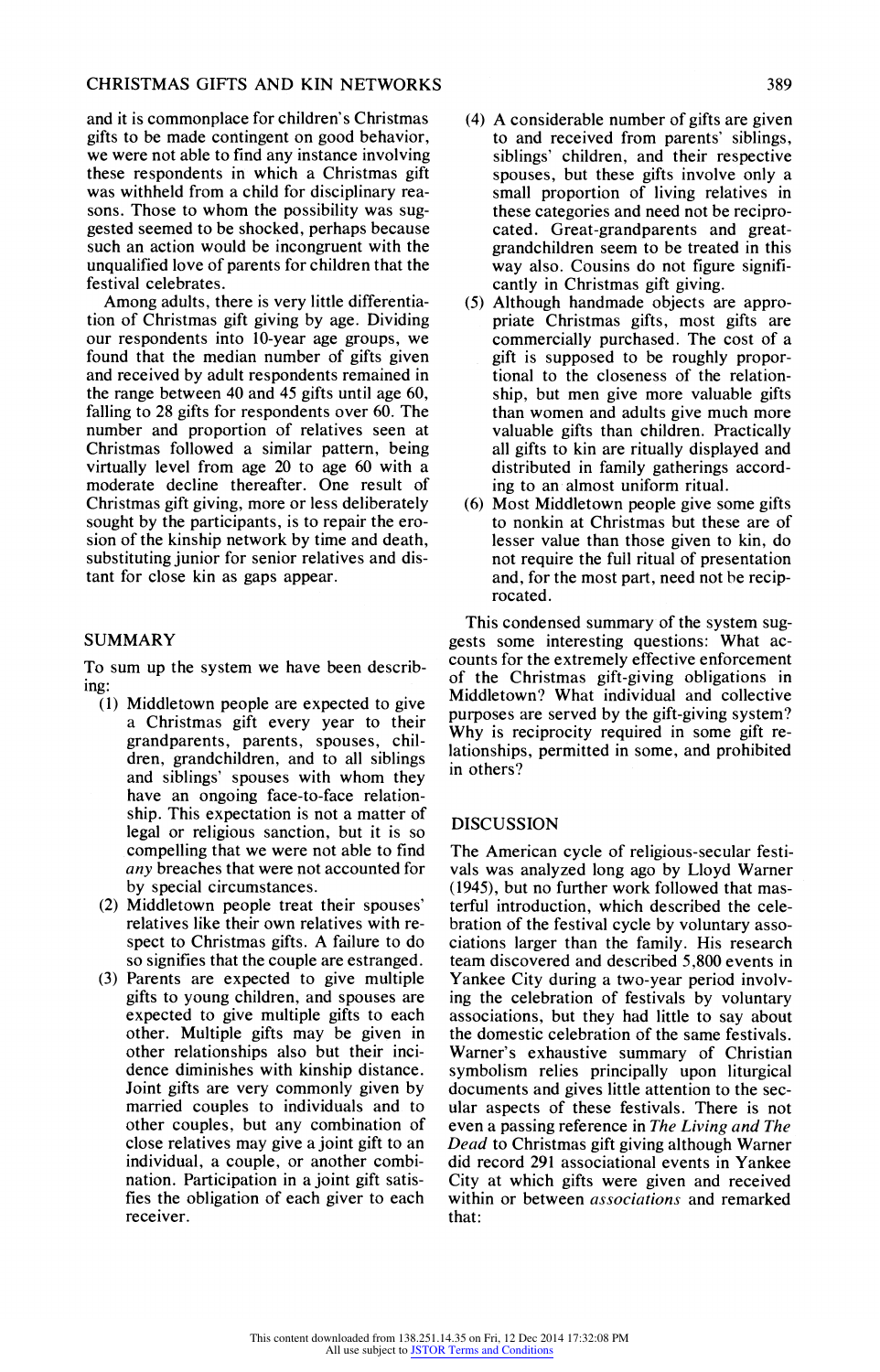**The gifts between two associations may have little value, yet they are visible emblems of social solidarity, and the act of giving evokes latent feelings of solidarity, unity, and interdependence. This cohesiveness is further related to the interconnections established by the interlocking memberships of related associations. This intricate web, when first viewed, is almost overwhelming. (p. 242)** 

**Substitute "persons" or "families" for "associations" in the foregoing remarks and they would take on added significance, but that was a connection the author never made.** 

**As to Christmas gift giving in American culture, I have not been able to find any previous empirical study of the phenomenon in the sociological literature and only one brief paper (Moschetti, 1979) that proposes a theoretical**  interpretation, based on a suggestion by Lévi-**Strauss (1969) that Christmas gift giving might be viewed as a gigantic potlatch. The literature is equally sparse for other countries that practice Christmas gift giving. A paper by Davis (1972) presents an ingenious attempt to estimate the size of the "gift economy" in the United Kingdom by combining information from consumer surveys with data on the production and retailing of various types of consumer commodities, excluding gifts to charity and business gifts. He concludes that gifts** 

are bought by donors for £1, 140.8M, which **ia 4.3 percent of all consumer expenditure . . . Even though these figures are underestimated, and cover only part of the total supply of gifts, they are considerable: the value of manufacturer's sales of gifts is greater than sales by the shipbuilding and marine engine industry, and approaches the total sale from coal mining. In this sense gifts are five times more important in the economy than all nuts and bolts and screws; 45 times more than cement; 86 times more than glue. In short, the apparently small percentages conceal really quite important magnitudes. Reciprocity, too, occupies a significant place in our allocation of personal income; a fifth of what we spend on food; a third of what we spend on housing; a half of what we spend on clothes. (p. 142)** 

**Davis's estimates include all gifts, although he takes for granted that Christmas is the principal gift-giving occasion in Britain, as it surely is in the United States. Respondents in the Middletown survey reported expenditures on Christmas gifts that averaged 3.1 percent of their annual incomes, and, if we assume that Christmas gifts represented about threefourths of their annual gift giving, the scale of**  **private gift giving in Middletown could not be too far from Davis's estimate of 4.3 percent of total consumer expenditures in Britain.** 

**There is a large and impressive literature about gift giving in exotic societies, of which the best known work is Marcel Mauss's Essai sur le don (1925), which attempted to show how ritualized gift exchange maintained social solidarity in premodern societies that lacked impersonal markets. Although Mauss established gift giving as a field of scholarly investigation, he may also be said to have retarded its intellectual development: first, by his insistence that it is characteristic of archaic or tribal societies; second, by his concentration on the kula ring and the potlatch, two institutions that have fascinated ethnographers because they are unique.3** 

**In both the kula ring and the potlatch, gifts of a specified type are given to visiting chiefs by their chiefly hosts at a ceremonial occasion in the expectation that they will be reciprocated at a later occasion when the roles of host and guest are reversed. Both systems are fascinating but they are not very good models for the gift giving between relatives and friends that takes place in Middletown and in nearly all other human societies at rites of passage and at seasonal festivals. The point has been cogently made by Anthony Heath in his critique of exchange theory:** 

**The parallel between Christmas and the potlatch seems to me farfetched in the extreme. In our own societies, status is largely determined by one's role in the occupational system or by one's birth. There is simply no room for competitive gift giving to determine status as it may (or may not) have done among the Kwakiutl Indians. (1976:148)** 

**<sup>3</sup>The kula ring, the "circulating exchange of valuables in the archipelagoes of Eastern New Guinea," was first described by Malinowski (1920, 1922) just before Mauss wrote his essay. Its existence has since been confirmed by a multitude of other ethnographers (Fortune, 1932; Ekeh, 1974; Damon, 1980; among others), but the mystery of how it got started seems to deepen with each accretion of information about it.** 

**The potlatch, first described by Franz Boas (1897) and later by others (Curtis, 1915; Piddocke, 1965) is a type of ceremonial gift giving found only among the Indians of the Pacific Northwest. Unlike the kula ring, which is still active, the potlatch is extinct and there is considerable uncertainty about some of its key features, in particular whether the recipient of a potlatch gift was obliged to make a greater return gift and, if so, whether the increment was precisely specified and, if so, how much it was.**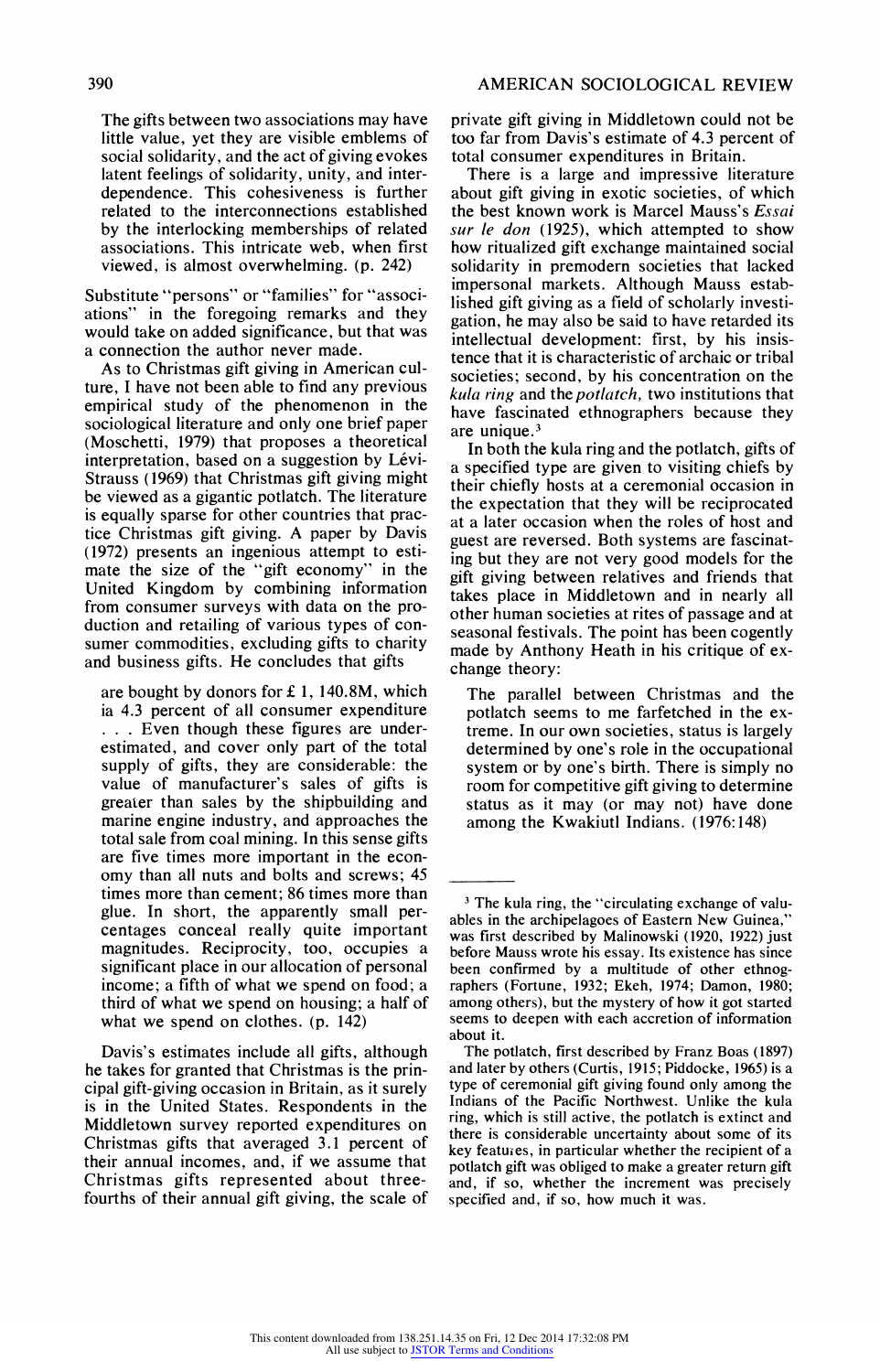#### **The social consequences of Christmas gift giving**

**What the ethnographic literature on gift giving does suggest is that ritualized gift giving, in any society, is a method of dealing with relationships that are important but insecure. Gifts are typically offered to persons or collectivities whose goodwill is needed but cannot be taken for granted. If the need is felt by only one of the parties, the gift giving will be unilateral; if by both, there will be gift exchange.** 

**Most of Middletown's gift giving occurs between close kin. We know from other evidence (Caplow et al., 1982) that for most contemporary Middletown people, as for many other Americans (Uzoka, 1979; Bane, 1976), kin relationships are more important than relationships with friends, neighbors, and coworkers. Within kin networks, gift giving is anything but haphazard and the pattern it displays shows up the two principal points of stress in the contemporary American family.** 

**The first point of stress is the insecurity of the spousal relationship. Viewed crossculturally, the contemporary American family is unusual in exhibiting a very high level of interaction between spouses while permitting easy, almost penalty-free divorce at the initiative of either spouse at any point in the life cycle. One Middletown couple were divorced in 1979 soon after celebrating their 50th wedding anniversary; the incident was locally regarded as interesting but not extraordinary. At the same time, Middletown's kinship structure is completely bilateral; children are equally related to their maternal and paternal relatives. Divorce erases the relationship between an individual and all of his or her affinal relatives but leaves intact the relationship of his or her children to those same persons. Since divorce is always more than a remote possibility in a Middletown marriage, the relationship with affinal relatives is always a little uneasy. Their goodwill is useful, and often essential, for maintaining the marriage, but like the goodwill of the spouse, it cannot be taken for granted. These considerations help to explain why Middletown people acknowledge such extensive gift-giving obligations towards their affinal kin, both the relatives of a spouse, and the spouses of relatives.** 

**The other conspicuous point of stress in this institution is the extremely unbalanced relationship between generations. Parents in contemporary Middletown have heavy obligations toward their children, whom they are required by law and public opinion to support into adulthood and to treat with consistent tendencies. They are supposed to devote a large** 

**part of their total resources to educating, caring for, and entertaining their children. The reciprocal duties of children towards parents are light. They are not expected or required to make any material contribution to their parents at any time in their lives, and they are not answerable to law or public opinion if they show no permanent attachment to them.** 

**The expenditure of goods and services on children by parents is not balanced in this society by any subsequent return of goods and services from adult children to aged parents, as occurs in many other societies. What recompense there is from children takes the form of affection, deference, and willingness to communicate, in short, their goodwill. This is particularly important in adolescence when the exchange of goods and services between parents and children is most conspicuously unequal, and when various cultural models encourage children to assume attitudes of defiance, and even hostility, toward their parents. In this perspective, the massive flow of unreciprocated gifts from Middletown parents to their children under 18 falls instantly into the familiar pattern. They are addressed to persons whose goodwill is wanted and cannot be taken for granted.** 

**In most Middletown families this mechanism seems to work fairly well. Parents are sufficiently reassured by Christmas gift giving and other rituals to continue their unequal exchanges with the next generation, and most adult children do maintain a close and affectionate relationship with their parents (Bahr, 1980).** 

**The use of Christmas gifts for marking other kin relationships in contemporary Middletown is explicable in similar terms. As we remarked in a summary of Middletown III surveys dealing with various aspects of family life:** 

**The single most important fact about the nuclear family in contemporary Middletown is that it is not isolated. Most people have relatives in other households nearby with whom they sustain close, continuous, and easy interaction. Indeed it is the presence of those relatives that accounts for their own presence in the community, and keeps them from moving away. (Caplow et al., 1982)** 

**The kin network seems, in the last half century, to have largely displaced the community, the neighborhood, the work group, and the lodge, as the locus of emotional solidarity in Middletown. The emotional investment of most Middletown people in their kin networks is greater, by their own report, than their investments in occupational, political, and civic groups, in friendships, neighborhoods, or vol-**